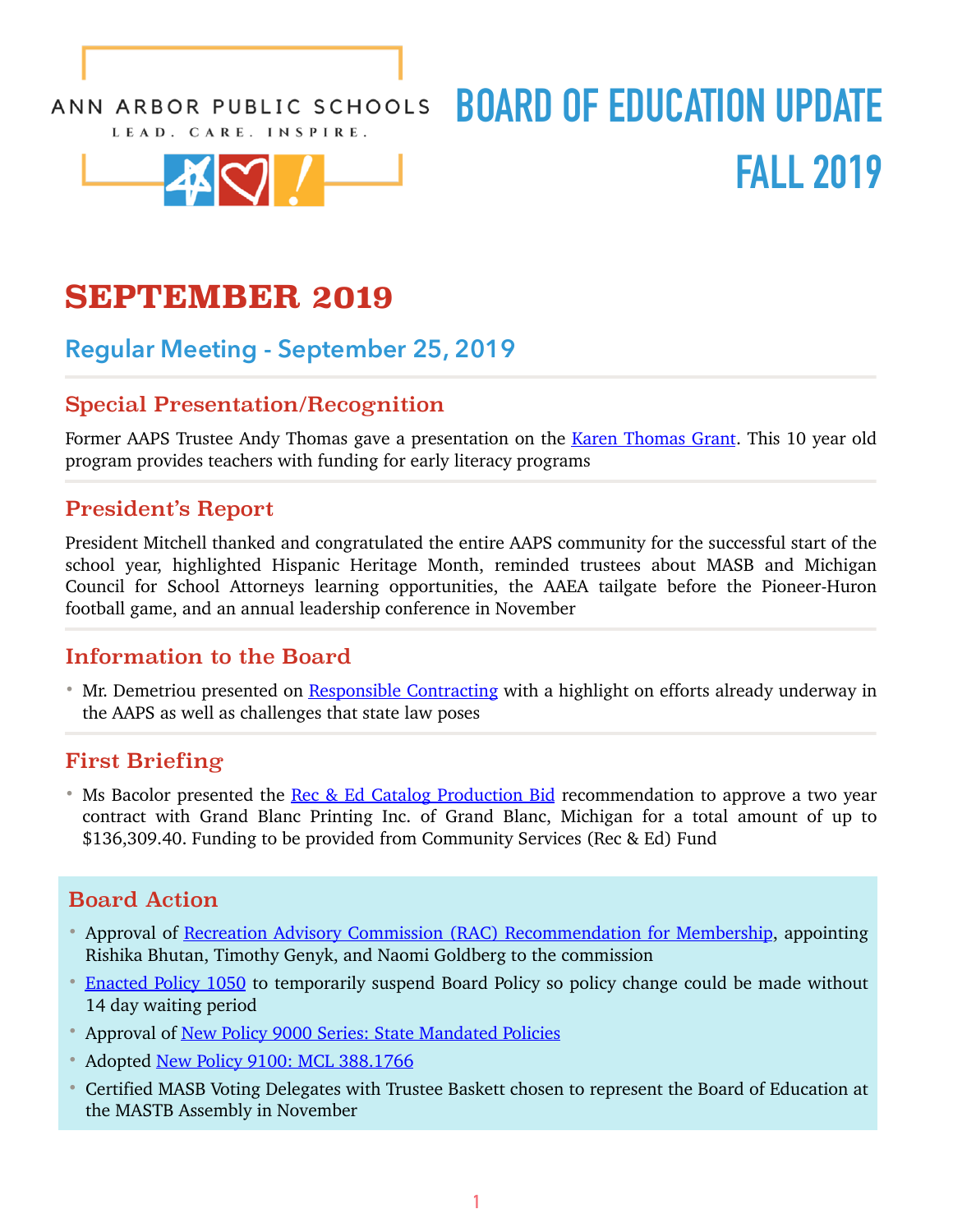# **OCTOBER 2019**

### **Regular Meeting - October 23, 2019**

### President's Report

• President Mitchell share a number of issues in her [report](http://go.boarddocs.com/mi/aaps/Board.nsf/goto?open&id=BFEMZA5CC81D), including updates on the Third Grade Reading Law, a reminder about the upcoming MASB delegate assembly, a request for trustees to sign up for remaining Bond-related information meetings, and that she attended the 17th Annual Celebration of Black Men presented by Alpha Kappa Alpha Sorority who honored AAPS students

### Information to the Board

- [Ms. Bacalor presented on activities that were taking place as part of October being Farm to School](http://go.boarddocs.com/mi/aaps/Board.nsf/goto?open&id=BH3QRA6A83BB) Month in AAPS
- Mr. Demetriou presented the [August Monthly Budget Monitoring Report](http://go.boarddocs.com/mi/aaps/Board.nsf/goto?open&id=BGKQDF680698)

### First Briefing

- Mr. Lauzzana delivered the [Recycle Container Purchase](http://go.boarddocs.com/mi/aaps/Board.nsf/goto?open&id=BGKQA267A8C4) recommendation to approve buying recycling containers from Busch Systems of Barrie, Ontario for \$59,353. Funding to be provided from the 2015 Bond and a \$36,205 grant from the State of Michigan Department of Environment, Great Lakes and Energy under the Recycling Infrastructure Grant Program
- Mr. Demetriou presented the [Electric Bus Purchase](http://go.boarddocs.com/mi/aaps/Board.nsf/goto?open&id=BGKQD767F8CB) recommendation to buy four electric buses from Hoekstra Transportation of Troy, Michigan for \$1,375,456. Funding of \$412, 637 to be provided from the 2015 Bond with the Michigan Department of Environment, Great Lakes and Energy grant from the VW Mitigation Settlement reimburse the district for 70 percent of the total purchase price

### Board Action

• Approval of the [Rec & Ed Catalog Production Bid](http://go.boarddocs.com/mi/aaps/Board.nsf/goto?open&id=BH3Q7B67896C) as presented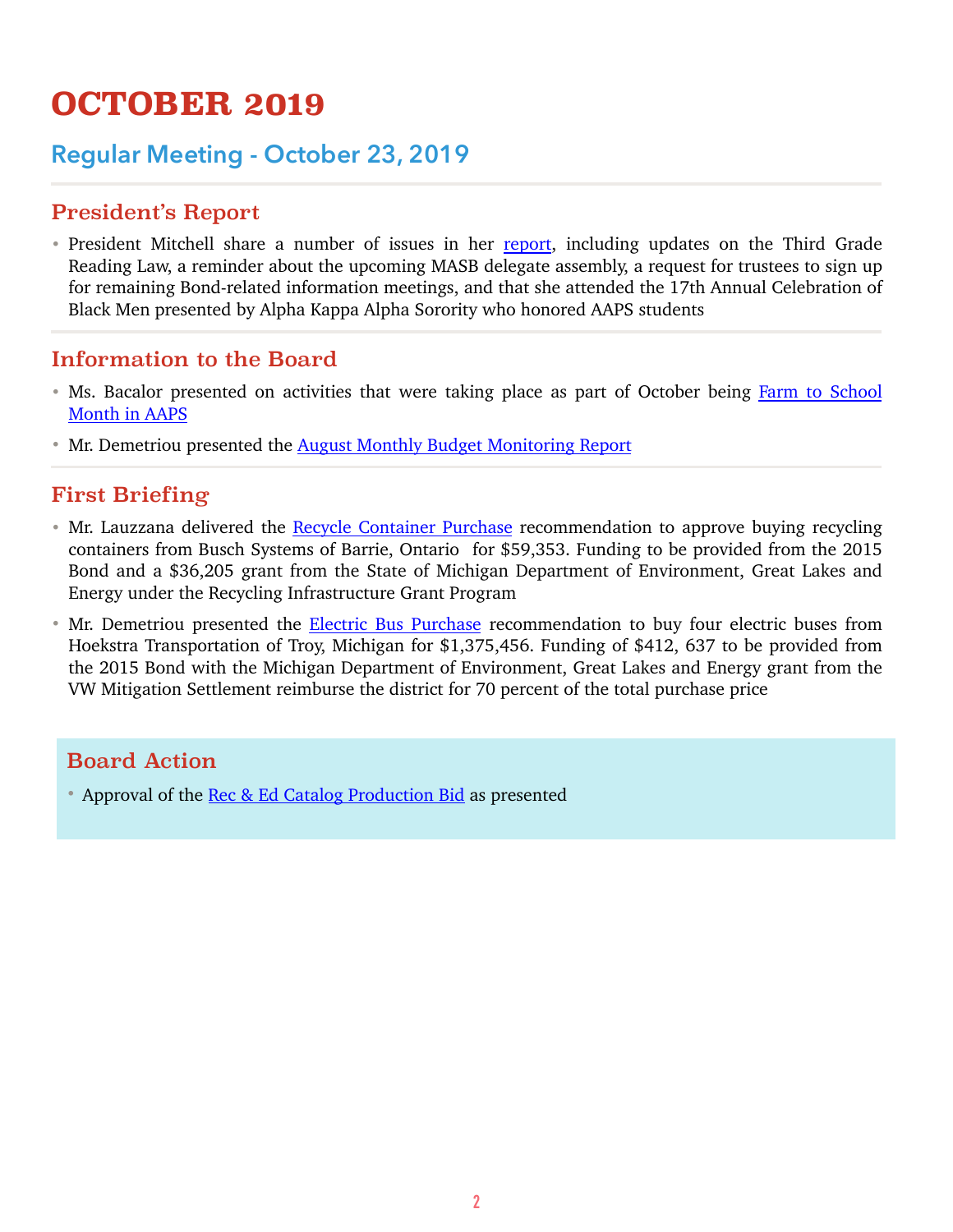# **NOVEMBER 2019**

### **Regular Meeting - November 13, 2019**

### Information to the Board

• Ms. Matheson presented the [September Monthly Budget Monitoring Report](http://go.boarddocs.com/mi/aaps/Board.nsf/goto?open&id=BH3PAT62E408)

### First Briefing

- Mr. Lauzzana delivered the [Salt/Ice Melter Purchase](http://go.boarddocs.com/mi/aaps/Board.nsf/goto?open&id=BHNLE656218D) recommendation to approve a three-year contract with Coleman Wolf Supply Company for salt/ice melter at \$6.08 per 50-pound bag with an estimated annual cost of \$54,720 per year. Funding to be provided from the General Fund
- Mr. Lauzzana presented the [Fire Alarm Systems Repair](http://go.boarddocs.com/mi/aaps/Board.nsf/goto?open&id=BHNSQE73BBD4) recommendation to approve a contract with Cintas of Troy, Michigan, in the amount of \$57,776, to replace failing fire alarm equipment. Funding to be provided from the Sinking Fund with work to be completed in mid-November
- The [2020 Engineering Services Contract: Paving](http://go.boarddocs.com/mi/aaps/Board.nsf/goto?open&id=BHNSQD73B9E6) was presented by Mr. Lauzzana. The recommendation is to approve a contract with OHM Advisors of Livonia for \$148,800 for professional engineering services for paving and improvements at Scarlett Middle School and Pioneer High School in the summer of 2020

### Board Action

- Approval of [Recycle Container Purchase](http://go.boarddocs.com/mi/aaps/Board.nsf/goto?open&id=BHNLEU563572) as presented
- Approval of **[Electric Bus Purchase](http://go.boarddocs.com/mi/aaps/Board.nsf/goto?open&id=BHNLEG563274)** as presented
- [Donations](http://go.boarddocs.com/mi/aaps/Board.nsf/goto?open&id=BH3PB862E415) of a Rifton Pacer Gait Trainer to the Westerman Preschool and Family Center, the Lawton and Slauson school lunch debt fund, and a Ludwig Snare drum and stand with case to Ann Arbor Open
- Approval of a [Resolution to Refinance Existing Bonds](http://go.boarddocs.com/mi/aaps/Board.nsf/goto?open&id=BH3PAY62E40D) in an amount not to exceed \$55,565,000

### **Regular Meeting - November 20, 2019**

### Information to the Board

• Dr. Swift introduced the [2018/19 Annual Financial Audit Report](http://go.boarddocs.com/mi/aaps/Board.nsf/goto?open&id=BJ2JLD4CA107) with a presentation on the district's finances and how they are impacted by state and local decisions. Plante Moran gave a clean,

### Board Action

- Approval of [Salt/Ice Melter Purchase](http://go.boarddocs.com/mi/aaps/Board.nsf/goto?open&id=BJ2JKE4C7A52) as presented
- Approval of [Engineering Services Contract: Paving](http://go.boarddocs.com/mi/aaps/Board.nsf/goto?open&id=BJ2JKP4C7D5B) as presented
- Approval of [Fire Alarm Systems Repair](http://go.boarddocs.com/mi/aaps/Board.nsf/goto?open&id=BJ2JKZ4C8981) as presented
- Accepted the [2018/19 Annual Financial Audit](http://go.boarddocs.com/mi/aaps/Board.nsf/goto?open&id=BJ2JLZ4CB57D) conducted by Plante Moran